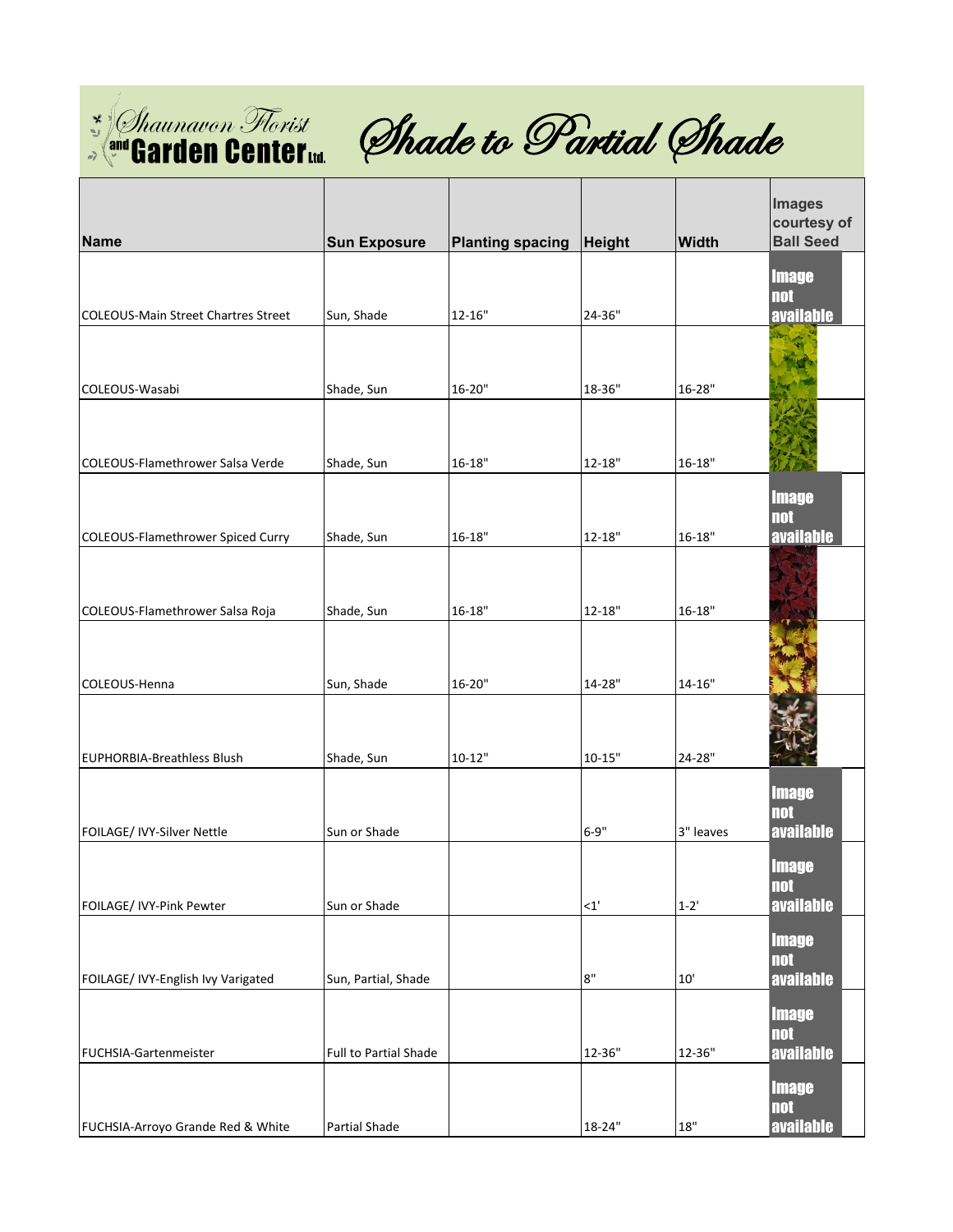| <b>FUCHSIA-Jollies Nantes Red &amp; Blue</b> | <b>Partial Shade</b>   |            | 18-24"     | 18"        | <b>Image</b><br><b>not</b><br>available        |
|----------------------------------------------|------------------------|------------|------------|------------|------------------------------------------------|
| FUCHSIA-Pink Marshmallow White/Blush         | Sun, Shade             |            | 17"        | 23"        | <b>Image</b><br><b>not</b><br>available        |
| HELIANTHUS-Suncredible Yellow                | Shade                  |            | 24-42"     |            | <b>Image</b><br><b>not</b><br><b>available</b> |
| <b>IMPATIENS-Beacon Rose</b>                 | Shade, Part Sun        | $8 - 10"$  | $10 - 15"$ | $12 - 14"$ |                                                |
|                                              |                        |            |            |            |                                                |
| <b>IRESINE-Blazing Rose</b>                  | Shade, Sun             | $12 - 18"$ | 18-30"     | 16-20"     | 海卡<br><b>Image</b><br><b>not</b>               |
| LOBELLIA-Laguna Blue Sky                     | Sun, Shade             |            | $6 - 12"$  | 12-24"     | available<br><b>Image</b><br><b>not</b>        |
| NEMESIA-Sunsatia Blood                       | Shade, Part Sun        |            | $6 - 10"$  |            | <b>available</b>                               |
| NEMESIA-Aromance Pink                        |                        |            | $10 - 18"$ |            | <b>Image</b><br><b>not</b><br>available        |
| <b>OXALIS-Charmed Wine</b>                   | Full Shade, Part Shade |            | $12 - 16"$ | $12 - 14"$ | <b>Image</b><br><b>not</b><br><b>available</b> |
| PERILLA-Magilla Purple                       | Shade, Sun             | $12 - 14"$ | 24-36"     | $12 - 18"$ | f.                                             |
| SUNPATIENS-Blush Pink                        | Shade, Sun             | 12-22"     | 12-33"     | 12-26"     |                                                |
| <b>SUNPATIENS-Pink Coral</b>                 | Shade, Sun             | 12-22"     | 12-33"     | 12-26"     |                                                |
| SUNPATIENS-Orange                            | Shade, Sun             | 12-22"     | 12-33"     | 12-26"     |                                                |
| <b>SUNPATIENS-Fire Red</b>                   | Shade, Sun             | 12-22"     | 12-33"     | $12 - 26"$ |                                                |